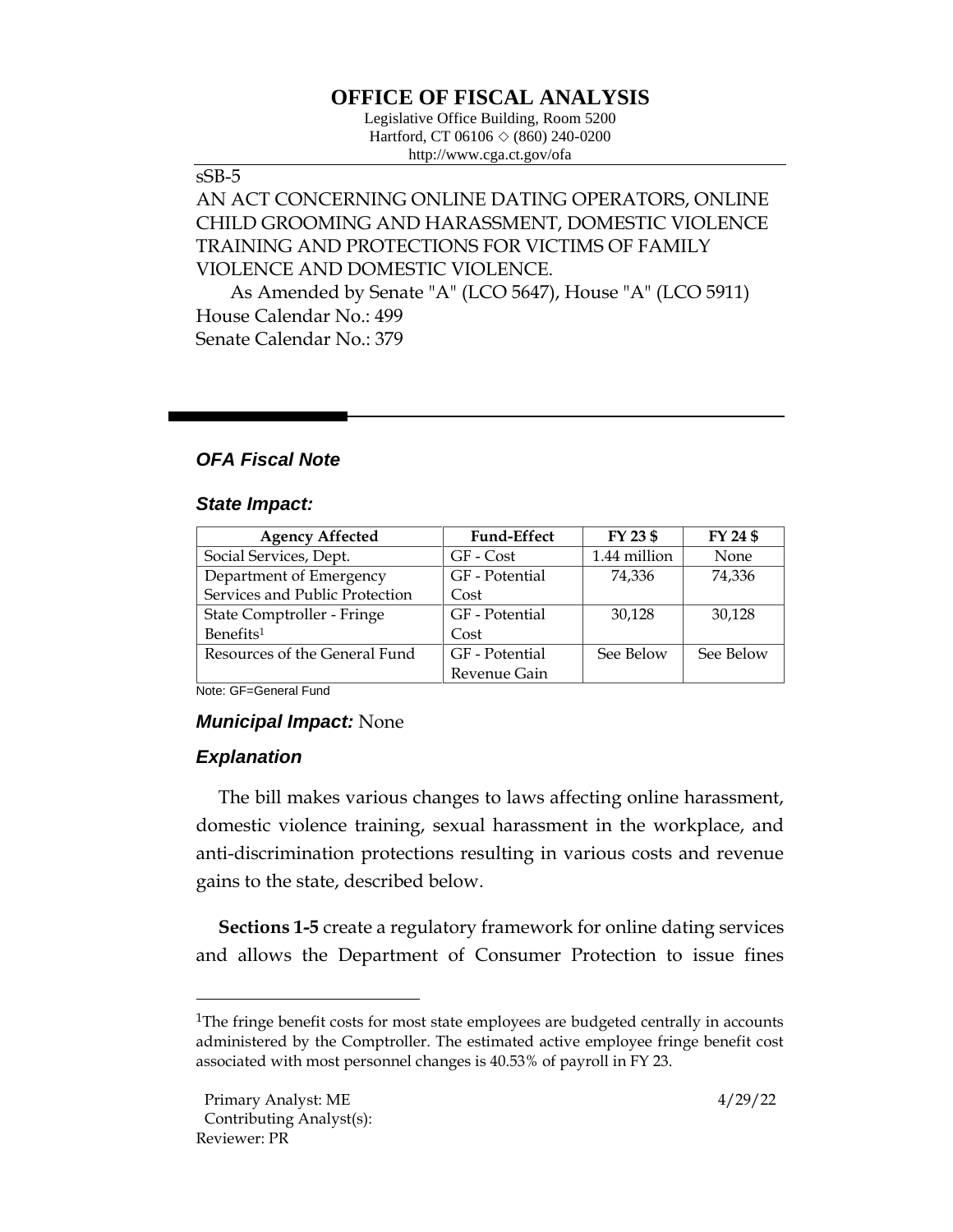resulting in a potential revenue gain to the state to the extent violations occur.

**Section 6** establishes a working group to make recommendations on criminalizing child grooming resulting in no fiscal impact to the state.

**Section 7** establishes a grant program to provide educational and training opportunities with the goal of preventing online abuse and results in a potential cost to the Department of Emergency Services and Public Protection (DESPP) of \$104,464 (costs include salary and fringe benefits) in FY 23 and FY 24. To the extent funding is appropriated to the grant program, DESPP will have to hire one Emergency Management Program Specialist to run the program. The new employee is responsible for fielding a request for proposals for eligible entities, reviewing all submissions to see if they meet the required criteria, and awarding grant funding.

**Sections 8-25** of the bill result in no fiscal impact to the Commission on Human Rights and Opportunities. It is anticipated that CHRO has the necessary expertise to handle the amendment's requirements.

**Section 26** requires the Department of Social Services (DSS) to make \$1,440,000 available in FY 23 for domestic violence child and family advocates at domestic violence agencies for the purpose of providing trauma-informed services to children and families experiencing domestic violence. sHB 5037, the revised FY 23 budget bill, as favorably reported by the Appropriations Committee, appropriates \$1,440,000 to support the cost of 18 child and family advocates at domestic violence shelters across the state.

Senate "A" strikes the underlying bill and its associated fiscal impact resulting in the impact described above.

House "A" makes various changes to Commission on Human Rights and Opportunities statutes and removes the working group resulting in no fiscal impact to the state.

#### *The Out Years*